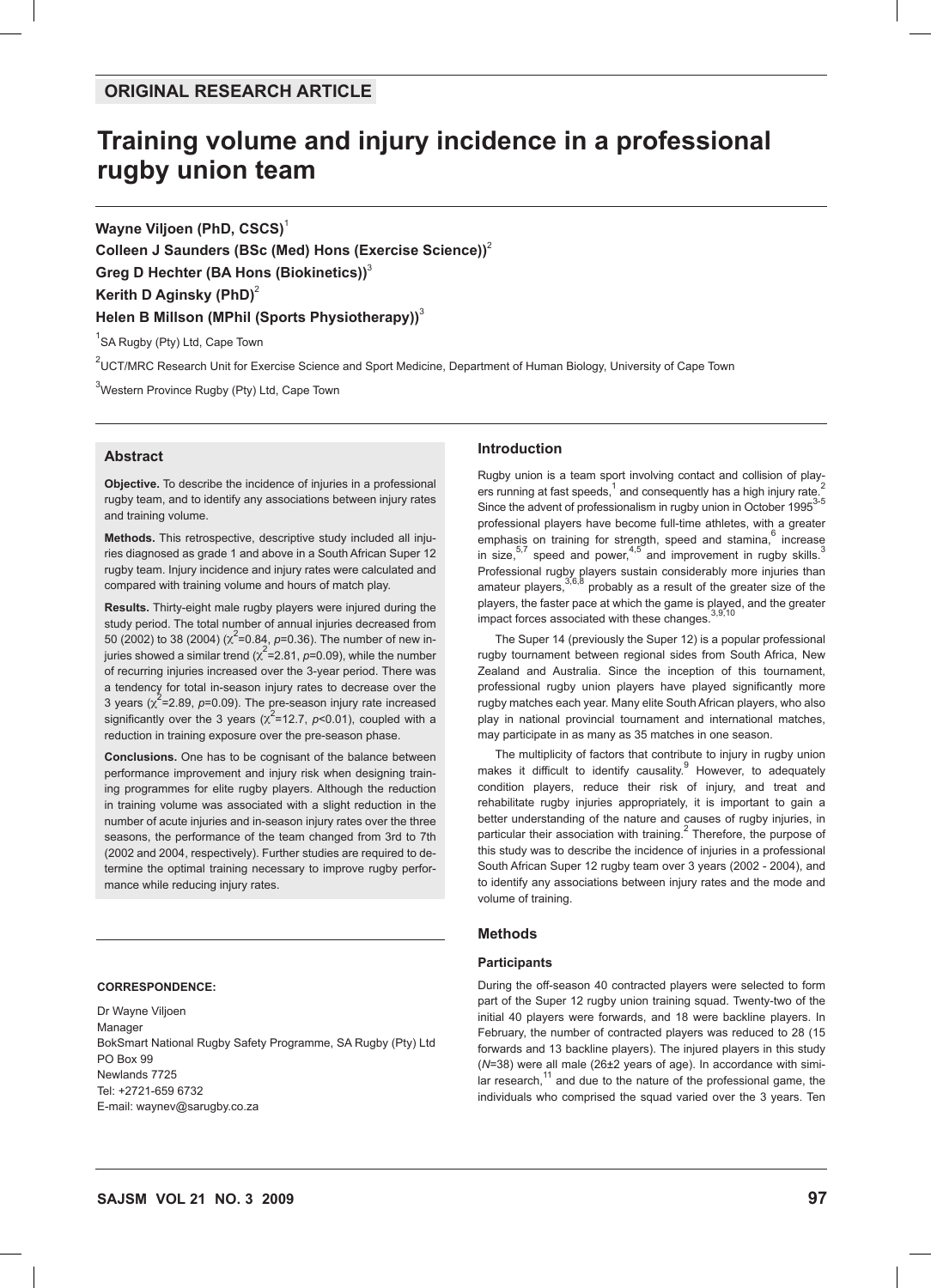of these players were also part of the South African national squad. Informed consent was obtained by the union, and the Ethics Committee of the University of Cape Town approved this study.

# **Preparation for the Super 12 tournament**

The off-season training cycle extended from mid-November to mid-December every year. Players then had an active rest period until the first week in January, when pre-season training began. The preseason training period entailed formalised strength and conditioning sessions, rugby training, training camps, unofficial 'friendly' matches (*N*=3, 2002; *N*=3, 2003; *N*=2, 2004), and specific individualised preparation.

The Super 12 tournament consisted of 5, 3 and 4 regional teams from New Zealand, Australia and South Africa, respectively, began in mid-February, and continued until mid-May. The number of matches varied depending on how well the team fared in the tournament (*N*=12, 2002; *N*=11, 2003; *N*=11, 2004). Players had approximately 2 weeks off at the end of the tournament and then participated in the national provincial tournament and/or in international test matches. Off-season musculoskeletal evaluations and medical screening assessments by the physiotherapist and the team sports physician precluded any previously diagnosed injuries and injuries sustained during other tournaments from being carried over to the analysis of the current study.

# **Data collection**

Data were collected under the guidance of the same team physiotherapist and strength and conditioning trainer for the duration of the study. All injuries requiring medical attention,  $12,13$  diagnosed as grade 1 or above, were documented either directly after or within 5 days of the injury occurring, regardless of whether or not the injury resulted in the player missing training or not playing in a match.<sup>11</sup> A grade 1 injury was defined as one in which there was pain, with mini-<br>mal loss of muscle function or strength.<sup>14</sup> We are cognisant of the consensus document on injury definitions published in  $2007.<sup>12</sup>$  However, as our study was conducted before the consensus paper was published, the definition of injuries in our study was slightly different. An examination of the consensus definition suggests that the definition used in this study may slightly over-estimate the occurrence of an injury compared with the consensus definition.

#### **Injury rates**

Injury rates were determined using previously described methods and expressed as the number of injuries sustained per 1 000 hours<br>at risk.<sup>2,11-13,15-17</sup> Match injury rates were calculated on the premise that there were only 15 player positions on the field,  $18$  regardless of any substitutions made during the game. Match injury rates were computed under the assumption that rugby union matches last on<br>average 80 minutes (1.33 hours) per game.<sup>9,11,18,19</sup> Training injury rates were reported as a function of total training exposure time.

• Match injury exposure (MIE) was determined by the number of games played during the specified seasonal cycle:

MIE = hours of play (1.33) x no. of players on the field (15) x no. of matches played.

• Match injury rates were then calculated:

Match injury rates = (no. of injuries during matches/MIE)  $x$ 1 000.

• Training injury exposure (TIE) was determined in a similar way:

 $TIE = hours$  of supervised training x no. of contracted players (either 40 or 28).



Fig. 1. The total number of injuries and injury rates incurred *over a 3-year time period in a Super 12 Rugby Union team. (A) Total number of injuries incurred over the 3 years; (B) total injury rates over the 3 years, combining match and training injury rates; (C) in-season match injury rates; (D) overall match injury rates combining pre- and in-season rates; (E) training injury rates over the 3 years.*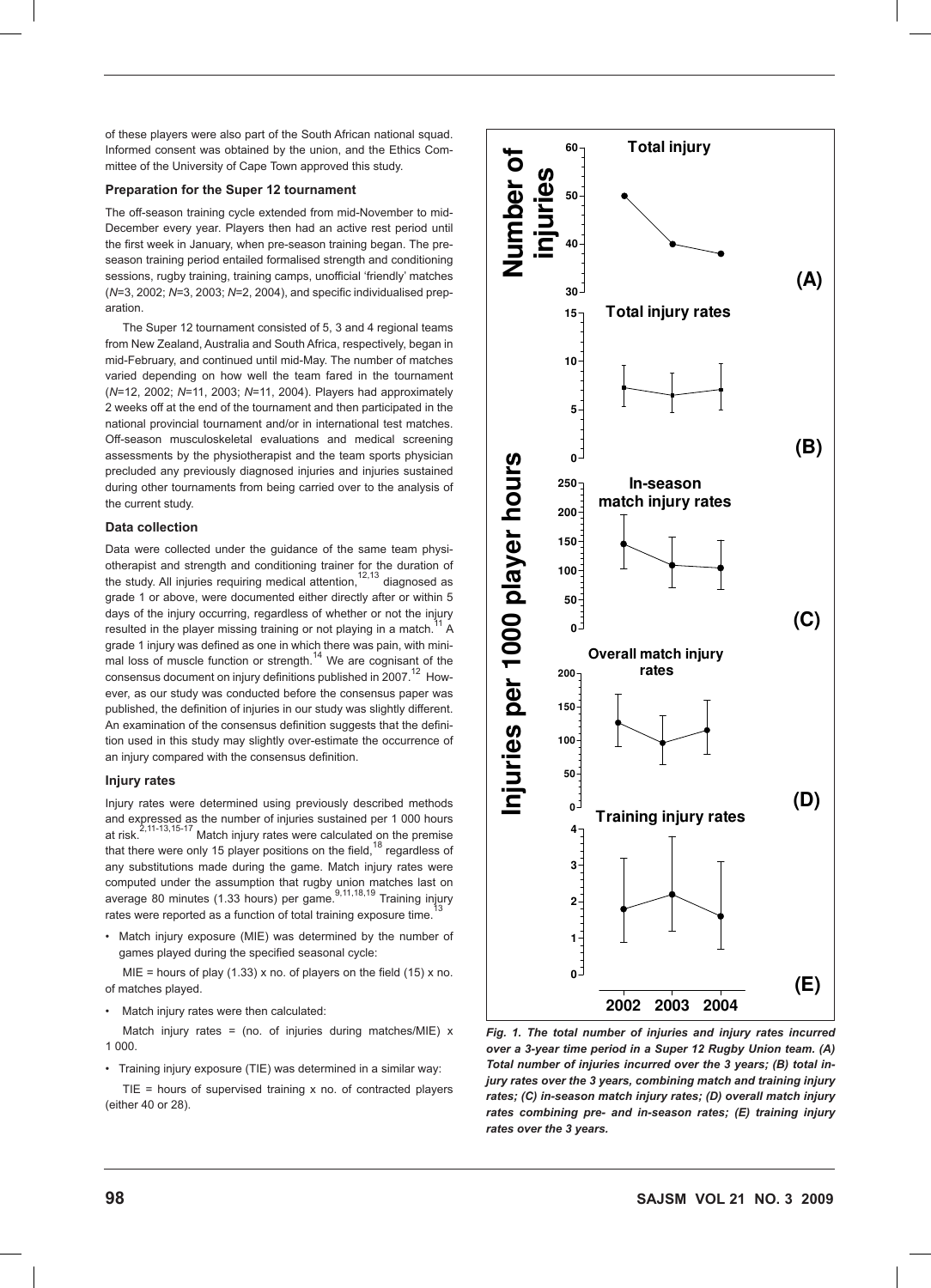|                           | 2002  | 2003  | 2004  |
|---------------------------|-------|-------|-------|
| Number of injured players | 19    | 22    | 21    |
| Recurrent injuries        | 12    | 10    | 18    |
| New injuries              | 38    | 30    | 20    |
| <b>Total injuries</b>     | 50    | 40    | 38    |
| Off-season training (h)   | 32.7  | 28.1  | 30.7  |
| Pre-season training (h)   | 56.2  | 63.8  | 40.5  |
| Combined off- and pre     | 88.8  | 91.8  | 71.2  |
| -season training (h)      |       |       |       |
| In-season training (h)    | 107.7 | 78.6  | 79.9  |
| Overall training time (h) | 196.5 | 170.4 | 151.1 |

# **Results**

# **Injury incidence**

Table I and Fig. 1A show that the total number of injuries incurred per year decreased gradually, but not significantly, from 50 (2002) to 38 (2004)  $\chi^2$ =0.84,  $p$ =0.36). The number of new injuries showed a similar trend, decreasing from 38 (2002) to 20 (2004)  $(x^2=2.81,$ *p*=0.09). When these values were normalised to the number of injured players, a similar pattern was found: 2.60 (2002), 1.82 (2003), and 1.80 (2004) injuries per injured player. The number of recurring injuries increased over the 3-year period from 12 (2002) and 10 (2003) to 18 (2004). Although this increase was not statistically significant ( $\chi^2$ =0.63, p=0.43), it is clinically relevant as it is known that recurrent injuries are frequently under-reported within a season by nature of their definition.<sup>1</sup>

|  |  |  | TABLE II. Training injury exposure and injury rates within a Super 12 rugby team over a 3-year period |  |
|--|--|--|-------------------------------------------------------------------------------------------------------|--|
|  |  |  |                                                                                                       |  |

|      |                          | Match injuries |                 |    |                            |                  |         | Hours of training | <b>Total IR</b>         |                      |
|------|--------------------------|----------------|-----------------|----|----------------------------|------------------|---------|-------------------|-------------------------|----------------------|
|      | MIE(h)<br>Seasonal cycle |                | No. of injuries |    | Match IR (95% CI)          |                  | TIE(h)  | per match         | (95% CI)                |                      |
| 2002 | Pre                      | 60             | 3               | 38 | 50<br>$(10.4 - 139.2)$     | 126.7            | 3 5 4 0 | 29.5              | 0.8<br>$(0.2 - 2.4)$    | 7.3<br>$(5.4 - 9.6)$ |
|      | $\ln$                    | 240            | 35              |    | 145.8<br>$(103.7 - 196.9)$ | $(91.2 - 169.7)$ | 3015    | 9.0               | 14.4<br>$(10.6 - 19.2)$ |                      |
| 2003 | Pre                      | 60             | 3               | 27 | 50<br>$(10.4 - 139.2)$     | 96.4             | 3671    | 30.6              | 2.4<br>$(1.1 - 4.6)$    | 6.5<br>$(4.7 - 8.8)$ |
|      | $\ln$                    | 220            | 24              |    | 109.1<br>$(71.2 - 158)$    | $(64.5 - 137.2)$ | 2 2 0 0 | 7.1               | 12.8<br>$(8.7 - 18.1)$  |                      |
| 2004 | Pre                      | 40             | $\overline{7}$  | 30 | 175<br>$(73.4 - 327.8)$    | 115.4            | 2 8 4 7 | 35.6              | 4.2<br>$(2.1 - 7.3)$    | 7.1<br>$(5.0 - 9.8)$ |
|      | ln                       | 220            | 23              |    | 1 04.5<br>$(67.4 - 152.7)$ | $(79.2 - 160.6)$ | 2 2 3 8 | 7.3               | 10.6<br>$(6.9 - 15.5)$  |                      |

MIE = match injury exposure; TIE = training injury exposure.

All injury rates (IR) are represented as the number of injuries incurred per 1 000 hours of player exposure, and the 95% confidence intervals (CIs) are represented in parentheses. For this table, the pre-season represents both the off- and pre-season time periods.

• Training injury rates were then calculated:

Training injury rates = (no. of injuries during training/TIE)  $x$ 1 000.

• Subsequently total injury rate was determined as the number of injuries sustained in a seasonal cycle:

Total injury rates = (no. of injuries sustained/( $MIE+TIE$ )) x 1 000. These were determined for both pre-season and in-season periods.

## **Statistical analysis**

Basic descriptive statistics were used to explain the accumulated injury and training data over the 3 years. The 95% confidence intervals (CIs) for the injury incidence data were calculated using an exact binomial distribution. Differences in the incidence of injuries between categories for the three seasons were assessed using a chi-square analysis for trend  $(x^2)$ . Additionally, year-by-year comparisons between data were done using a 2 x 2 contingency table chi-square analysis applying Yates' continuity correction. Statistical significance was accepted when *p*<0.05.

Table II and Figs 1 and 2 specify the overall training exposure and injury rates within the Super 12 team over the 3 years. Table II shows that the number of match injuries sustained during the Super 12 season decreased from 38 (2002) to 27 (2003) and 30 (2004). While there was a tendency for a reduction in in-season match injury rates  $(x^2=3.44, p=0.06)$ , the overall match injury rates remained relatively unchanged over the 3 years  $(x^2=0.31, p=0.58)$ . In the pre-season phase, Table II shows an increase in the number of hours trained per match over the 3 years. However, this may be misleading because in 2004 the team played one less pre-season 'friendly' match. If they had played the same number of pre-season 'friendly' matches in 2004, the training hours per match would have been 23.7 instead of 35.6. Table II also shows a meaningful reduction in training per match during the competition season in 2003 (9.0 v. 7.1 v. 7.3 hours per match – 2002, 2003, 2004, respectively), coupled with a tendency for the total in-season injury rates to decrease over the 3 years ( $\chi^2$ =2.89, *p*=0.09). The pre-season injury rate, however, increased significantly over the 3 years ( $\chi^2$ =12.7,  $p$ <0.01), and was coupled with a reduction in TIE over the pre-season phase – 3 540 (2002), 3 671 (2003) and 2 847 (2004) player exposure hours. The total injury rates, as with the abovementioned overall match injury rates over the entire training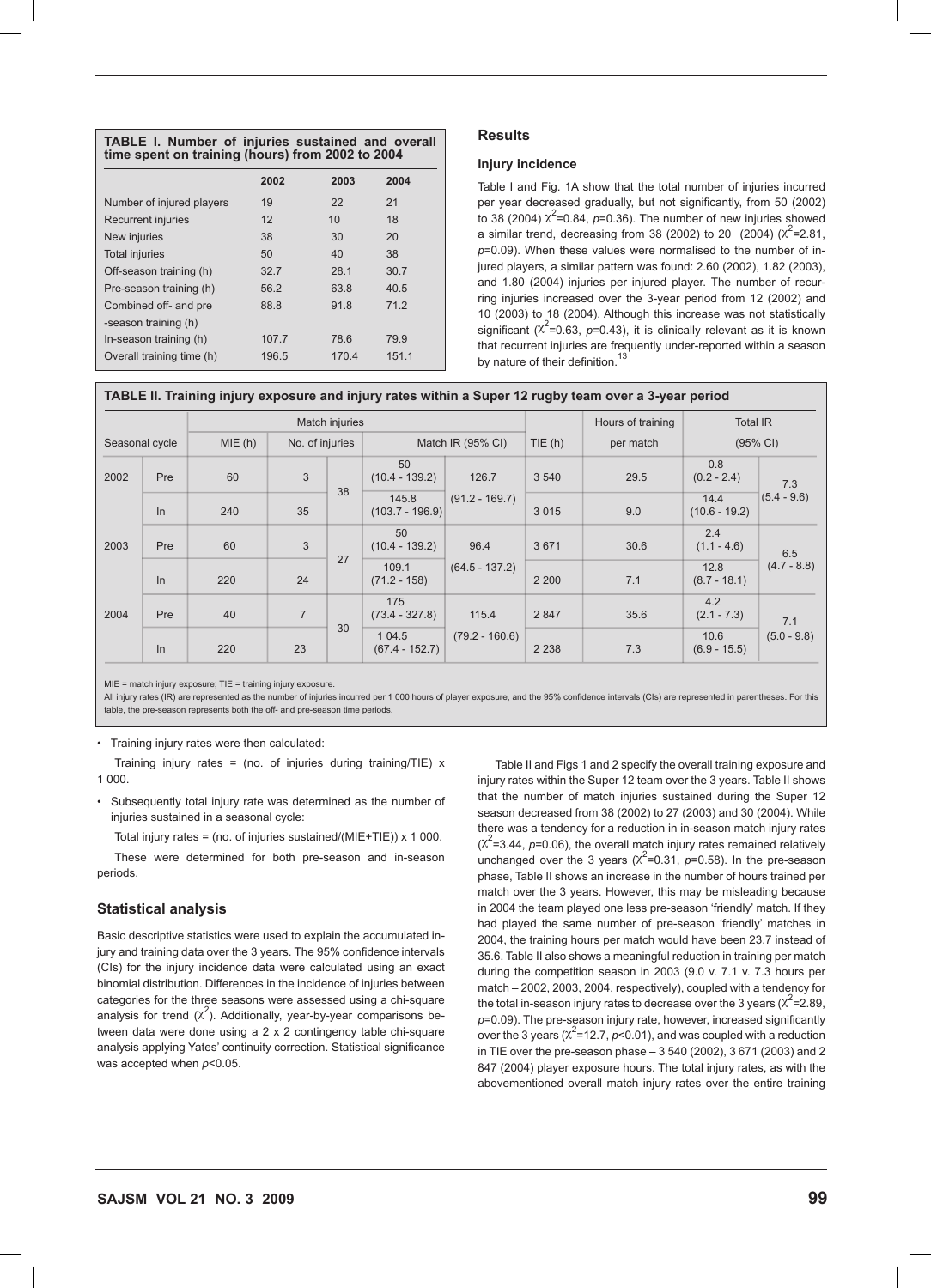

*Fig. 2. Training volumes over the 3-year period studied. (A) Total training volumes over the 3-year period expressed in hours, combining off-, pre- and in-season training; (B) total in-season training volumes; (C) total pre-season training volumes.*

season (off-, pre- and in-season), remained similar over the 3 years  $(X^2=0.01, p=0.90)$ .

## **Training analysis over the 3 years**

Seventy-four per cent of all injuries sustained over the 3 years occurred in a rugby match while 21% were related to rugby practice. Very few injuries were related to gym, rugby fitness conditioning or other causes. It is however prudent for the development of appropriate injury prevention strategies in rugby union to analyse the training patterns utilised in this study, as much more time is spent training for rugby than playing rugby.

Table I shows the breakdown of time spent within the various training cycles over the 3 years. Off-season training time remained similar. However, it is evident that pre-season training volume increased slightly in 2003 (56.2 - 63.8 hours), and then decreased by 37% in 2004 to 40.5 hours (Fig. 2C). Although not significant  $(x^2=2.14, p=0.14)$ , this reduction has practical importance and is reflected in the combined preparatory training cycle (91.8 - 71.2 hours)  $(\chi^2$ =1.12, *p*=0.29). A noticeable 27% decrease in in-season training volume  $(x^2=1.97, p=0.16)$  was observed between 2002 and 2003 (Fig. 2B) and this reduction was maintained in 2004. If one compares the overall time spent on training, it is clear (Fig. 2A) that there was a noticeable trend towards a reduction in training volume over the 3 years ( $\chi^2$ =3.06, *p*=0.08).

Table III shows the breakdown of the training data collected over the 3-year study period. Rugby conditioning or fitness training contributed to 8% of the total training time over the 3 years and formed 23%, 12% and 2% of the off-, pre- and in-season phases, respectively. Conditioning was defined as any form of rugby fitness training such as anaerobic intervals, aerobic training, fuel mix conditioning, and speed and agility training,<sup>15,16</sup> and played a larger role in the off- and pre-season than during the in-season. Gym training formed 23% of the total training time, and contributed to 35%, 19% and 21% of the off-, pre- and in-season phases, respectively. The time spent on gym training in the pre-season phase was reduced over the 3 years (2002: 26%; 2003: 16%; 2004: 14%). Rugby training sessions were defined as including structured game phase plays, skills training, kicking sessions, split sessions, defensive sessions, line outs, scrummaging, rucks, mauls and match training,<sup>15,16</sup> and formed 53% of the total training time contributing to 36%, 49%, and 62% of the off-, pre- and in-season training phases, respectively. The amount of time spent on rugby training during the in-season was also reduced over the 3 years (2002: 67%; 2003: 61%; 2004: 59%). The Eco-challenge, a 24-hour endurance event during a training camp, was included in this analysis as it contributed to a large amount of TIE during 2003. Training injury rates (Fig. 1E) accounted for 1.9 injuries/1 000 player training hours over the 3 years studied (2002: 1.8 (95% CI: 0.9 - 3.2); 2003: 2.2 (95% CI: 1.2 - 3.8); 2004: 1.6 (95% CI: 0.7 - 3.1)).

## **Discussion**

# **Injury incidence**

The first finding from this study was that the number of total injuries (Fig. 1A) and number of new injuries (Table I), albeit not significant, gradually decreased over the 3 years. However, when comparing the total (Fig. 1B) and match injury rates (Fig. 1D) this downward trend was not evident (Table II). Match injury rates tended to decrease between 2002 and 2003, but increased again in 2004. As match injuries contributed to most injuries sustained during the season, the same pattern reflected in the overall injury rates (Table II). The lower injury rate in 2003 coincided with a sizeable reduction in in-season training volume. The medical and coaching staff then reduced the pre-season training volume in 2004, which corresponded to match and total injury rates over the season, returning to levels similar to those of 2002. It would appear that training reductions had a tendency to lower the in-season match (*p*=0.06) and in-season total (*p*=0.09) injury rates over the 3 years, albeit not significantly, with the most prominent reduction between 2002 and 2003. Total preseason injury rates and the number of recurrent injuries show the opposite trend, for which there were two possible reasons. Firstly, newly contracted players from other unions may have been brought into the squad with pre-existing or unrehabilitated injuries. Secondly, the rest period between the previous tournament and the start of the new season did not always allow sufficient time to rest, recover and completely rehabilitate with regard to injuries. The only major change in training between 2003 and 2004 was the reduction in pre-season training volume (Table I).

It has previously been suggested that training volume may significantly affect injury rates over a competitive season.<sup>11,20</sup> The overall number of hours spent training during the pre-season is significantly higher than that during the in-season,  $15$  and pre-season training contributes to approximately 38% of all training injuries.<sup>17</sup> A previous study showed that the likelihood of injuries in rugby league increased with increasing pre-season training loads.<sup>20</sup> However, when the authors examined the early and late competition phases in the same team, increases in training load showed no further